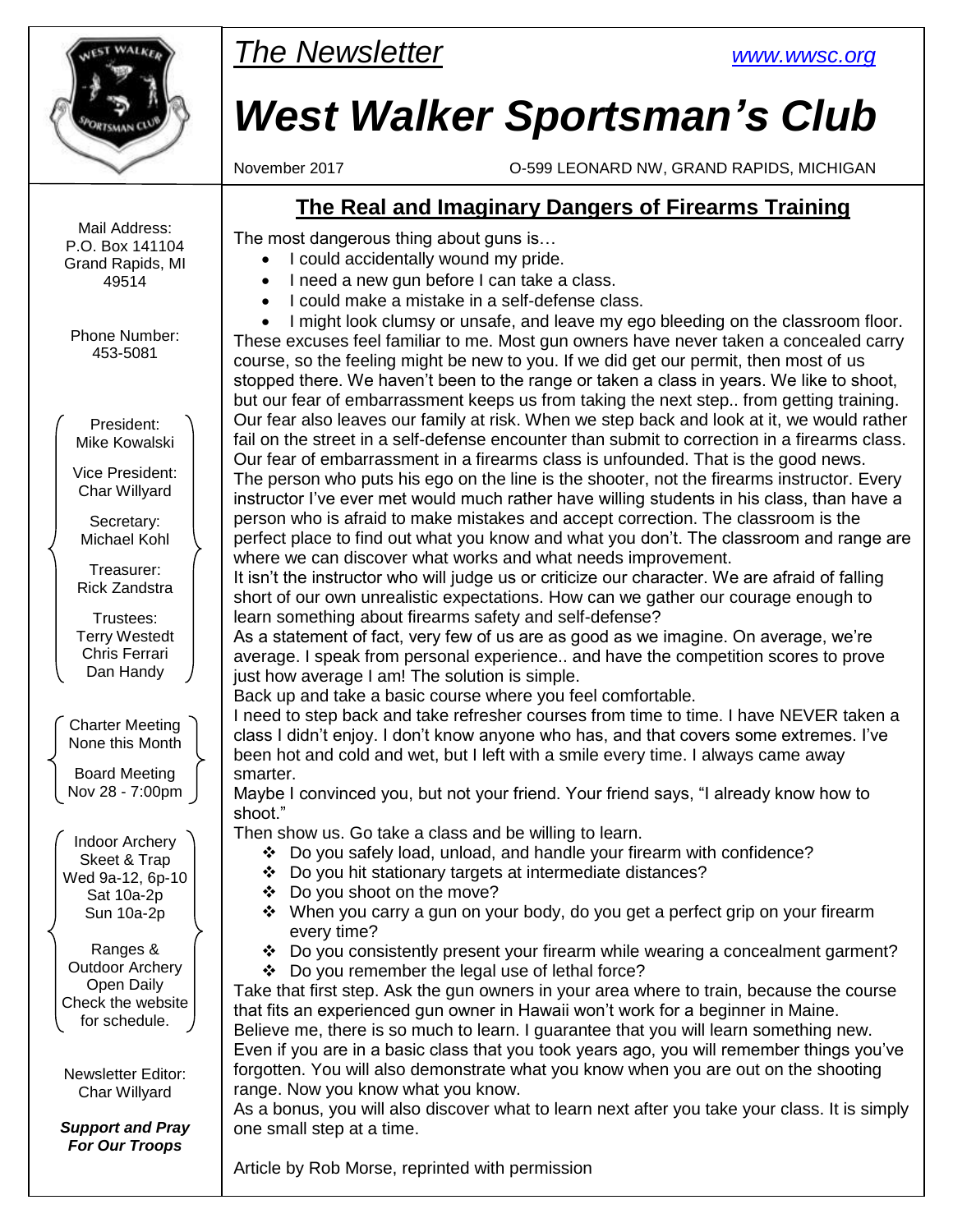## **Monday Night Winter Archery League**

The Monday Night Archery League starts January 8, 2018 at 6:00pm and ends March 12. That's 10 rounds. There will be a potluck banquet held March 30 at 5:30pm. The price is \$70.00 for members, \$60.00 for Charter Members and kids shoot for half price. You must be a member to shoot in this league. The deadline for sign up is Monday December 25. Sign up at the shooting desk or range office. Call Chris Ferrari at (616) 299-4712 if you have any questions.

## **Winter Shotgun League**

The 2018 Winter Shotgun League will begin on Saturday, January 6. This will be a 12 week/12 round league. Events will include 5 man teams for trap and 12g skeet, 2 man teams for 20g, and 2 man teams for 28/410g skeet. More details are posted in the shooting room and will be in the December newsletter. Sign up during club hours at the shooting desk. You must be a club member to participate in this league.

## **Wednesday Nights Open Shoot at the Indoor Range**

Starting December 6, we will be holding an open shoot in our indoor range on Wednesdays from 5:00pm to 8:00pm. If you've never seen our indoor range, this would be a good opportunity to do so. There is no cost to you but you must be a member. Range safety officers will be present and in charge, and shooting will be conducted with our range rules to keep it safe. Come and check it out.

It's hard to estimate how many people will show up to shoot, so the stop time of 8:00 is not set in stone. If there are a lot of people we will probably stay open later than 8:00. On the other hand, if we are not busy we may close before 8:00. So in light of that, and in consideration of the people who will be volunteering their time to host this event - if you are thinking of coming out to shoot please try to arrive early.

# **5-Stand Price Increase**

Starting November 18 we are increasing the price to shoot a line of 5-Stand by one dollar to offset the costs of the birds and equipment.

#### **Price Increase for Non-Members**

Starting November 18 prices will increase for non-members. A line of skeet or trap will increase to \$8.00, a line of 5-Stand will be \$9.00, and it will be \$8.00 to shoot indoor archery. Member rates (Skeet/Trap \$4.00, Indoor Archery \$4.00, 5-Stand \$5.00) will remain the same. If you shoot at our club a lot you might consider becoming a member. Memberships are \$75.00 for ages 61 and under, and \$60.00 if you are 62 or over.

# **Skeet/Trap Prepaid Shooting Cards**

As some of you may know, we are converting to the long-range skeet & trap system. This is a system where you purchase a card and pre-pay for rounds of skeet and trap, similar to a pre-paid credit card. Each skeet/trap field has a card reader where you will "swipe" your card each time you shoot, and the round will be deducted from your card. Since WWSC has to initially pay for these cards, there will be a \$5.00 charge for each shooter to "buy" their card before any rounds can be loaded on. If you decide you don't shoot often enough to keep a card in your wallet, the \$5.00 will be refunded to you when you turn it in. This will help keep our cards from "walking off" and keep our costs down.

We will begin the transition on November 18, starting with one trap field and one skeet field, and hope to be fully automated by January 1<sup>st</sup>.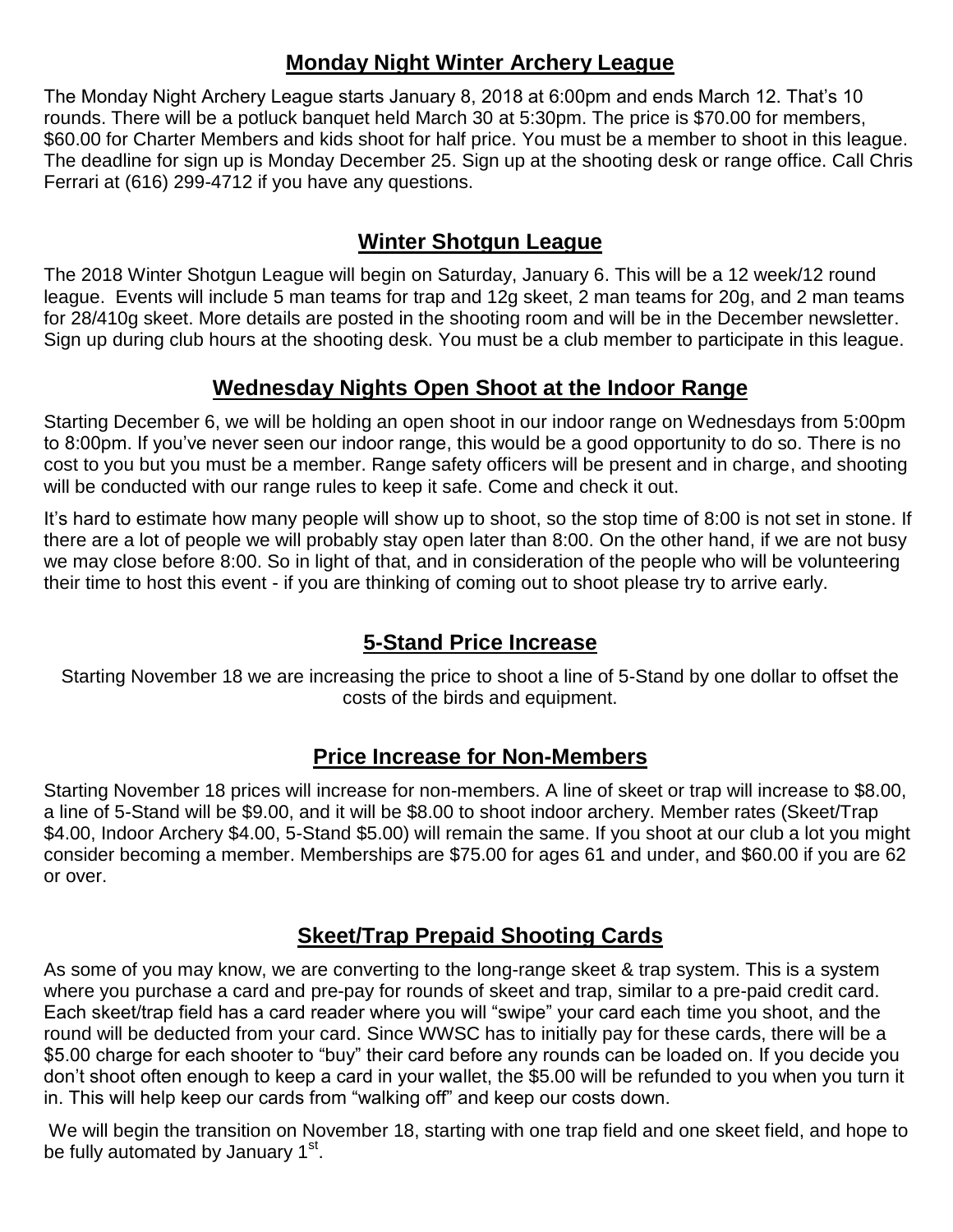

# **The Haunting Has Ended**

Saturday, Oct 28 we had 19 shooters to clear West Walker of Hauntings. The award winning shooters: Sharon Hopkin  $1<sup>st</sup>$  place and tied for  $2<sup>nd</sup>$  place was Kurt Hopkins and John Kiss. Thanks to Judi, Nadine, & Fran for the food and games and to Fran, Dan & Mike for the RSO work. -Gloria

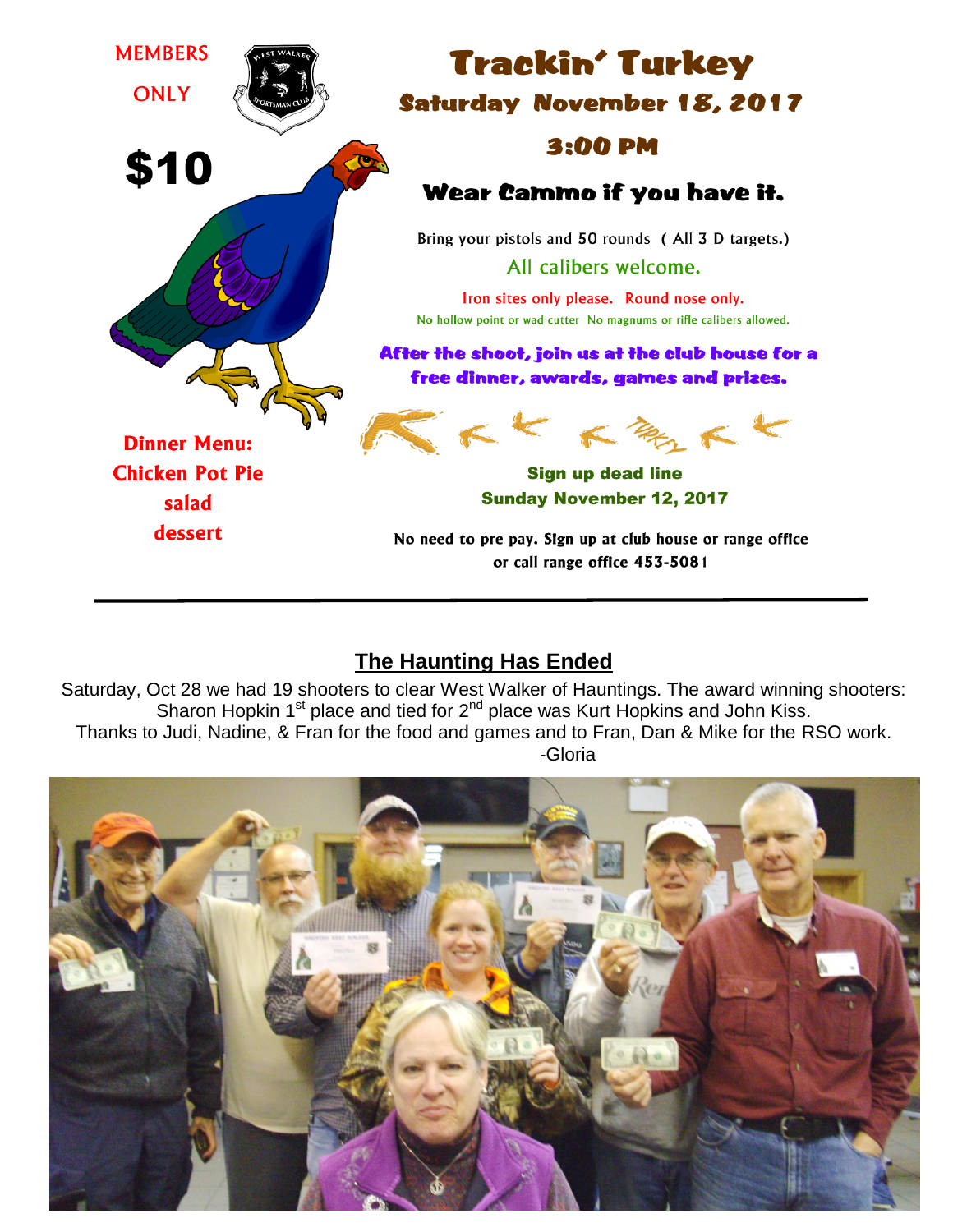# **Chronic Wasting Disease**

Chronic Wasting Disease (CWD) is a contagious and deadly neurological disease affecting deer, elk and moose, transmitted through saliva and other bodily fluids of infected animals. It causes a spongy degeneration of the brain, resulting in emaciation, abnormal behavior, loss of bodily functions and, ultimately, the animal's death. There is no cure for the disease, and some deer can be sick for years without showing symptoms.

Tighter rules on deer hunting are expanding to Kent County and a broader part of Montcalm County resulting from a confirmed case of CWD in Montcalm township last month and a second suspected, but as of yet un-confirmed case. The DNR will be expanding its disease containment zone from southern Mecosta County and northwestern Montcalm County into nine townships in northeastern Kent County and most of central Montcalm County. In Douglass, Eureka, Fairplain, Maple Valley, Montcalm, Pine and Sidney townships in Montcalm County, and Oakfield and Spencer townships in Kent County, the following rules are now in place:

- Mandatory deer registration at check stations within five miles of the townships within 72 hours of harvest beginning Nov. 15. These include Flat River State Game Area and Howard City.
- Mandatory submission of deer head for testing of a road-killed deer within 72 hours of pickup.
- Removes antler point restrictions for the restricted tag of the combo deer license in the nine townships
- Antlerless deer can be tagged using the deer or deer combo licenses during firearm, muzzleloader and late antlerless seasons.
- Allows disease control permits for landowners of five or more acres within the nine township area.

Although the feeding and baiting of deer in all of Kent and Montcalm counties will be banned starting January 2, 2018, the DNR urges you to stop now.

In order to help state wildlife managers gain important information about CWD, the DNR is strongly urging all Michigan hunters to take their harvested deer to a check station.

#### **WWSC November DNR Deer Check Schedule**

The DNR will have a Deer Check station at our club on the following dates: November 15 – 22 from 10:00am – 2:00pm November 27 - 30 from 10:00am – 2:00pm

#### **Trappers Needed**

We have two part time openings for trappers. Duties include (but are not limited to) opening/closing the trap/skeet/5-stand fields, scoring and keeping the machines full. You must be 16 years of age or older to apply for the job. Seniors are welcome as well. The hours would be varied, but limited to Saturday & Sunday from 9:30am to 2:30pm and Wednesday nights from 6:00pm to 10:00pm. This job pays minimum wage plus tips. If you are interested please email Dan Bradley at [dbradley.wwsc@gmail.com](mailto:dbradley.wwsc@gmail.com)

**Did You Know** that WWSC is a non-profit organization that is run by Charter Members who volunteer their time ? We are always looking for good people who are interested in becoming Charter Members to help us keep this club open. If you are interested please speak with any Charter Member for more information.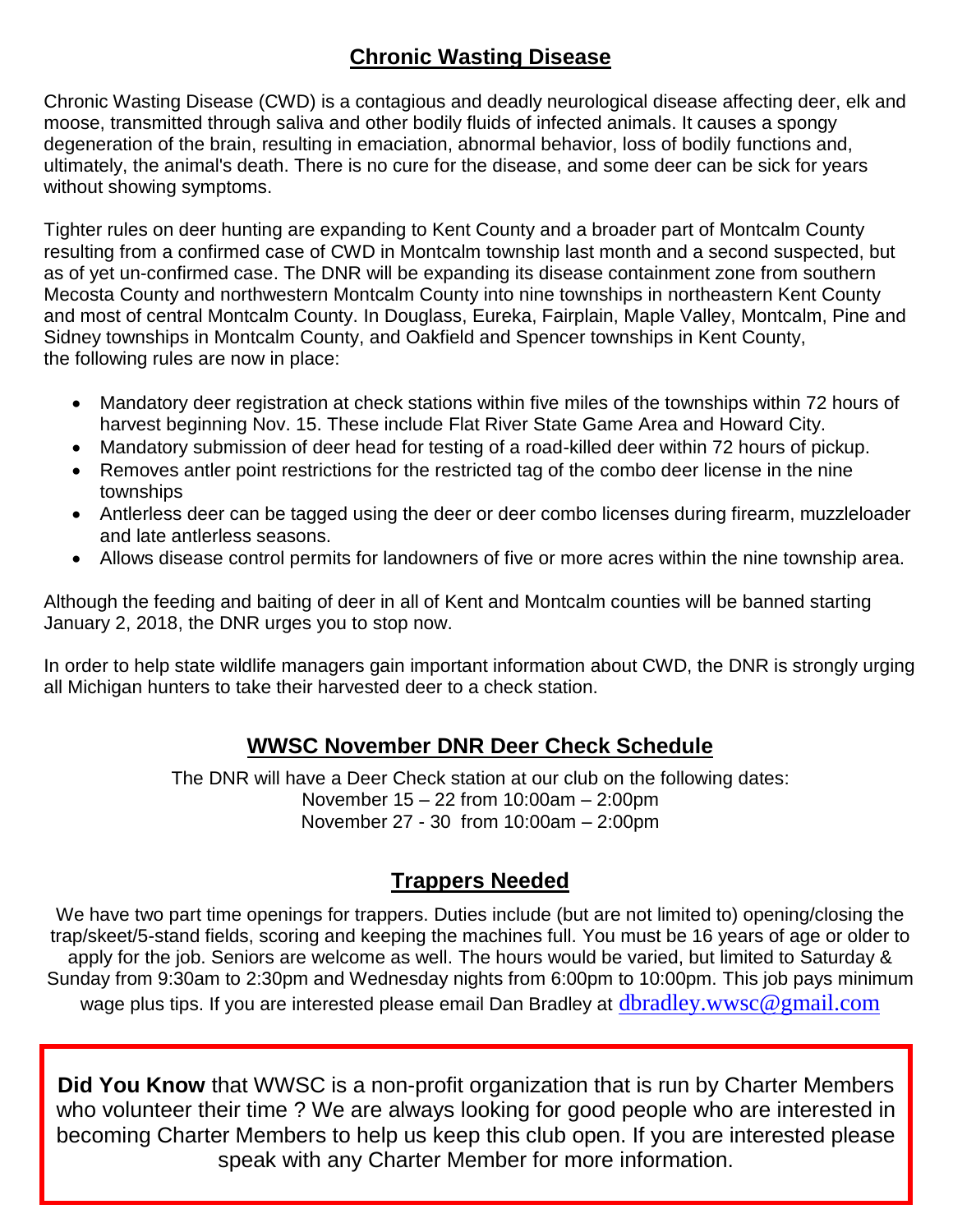## **Guns Guns Guns**

Not one but TWO gun raffles are *coming soon!!* For those of you who have provided us with your email address, you will be notified by email as soon as these tickets are available for purchase.

The first raffle is our annual Big Gun Raffle, which is for 12 guns. At our board meetings (last Tuesday of each month) we draw a ticket number and that person wins the gun for that month. Your ticket stays in the pot for all 12 drawings. A raffle ticket costs \$60.00 (no proration). The guns for this raffle are:

**Jan** Ruger Predator 6.5 Creedmoor **Feb** Ruger SR22 4.5" 22LR **Mar** Henry Golden Boy 22 **Apr** Ruger LCR 38 Special **May** Remington V3 Synthetic Stock 12ga **Jun** Glock 43 9MM Special Edition with nite **Jul** Browning AB3 with Nikon 7MM-08 **Aug** Ruger MKIV Target SS 22LR **Sep** Tikka T3 Stainless 22-250 cal **Oct** Ruger SR1911 9MM **Nov** Springfield Armory Saint AR15 223 cal **Dec** FNH FNX 45 Tactical 45ACP

The second raffle is the Grand Prize Raffle for our annual Sportsman's Banquet. This drawing is for 3 guns: A Browning Citori CX 12g Over/Under, a Ruger American 450 Bushmaster and a Ruger SR1911 9MM luger. The winning ticket is drawn at the Sportsman's Banquet (March 24, 2018) and wins all 3 guns. You do not need to be present to win. Ticket prices for this raffle will be \$10.00 each or 3 for \$25.00 (if you purchase 3/\$25 they must all be for the same person).

# **AR15 Class**

**December 2** 9:00AM – 4:00PM

Own an AR15 but not sure of all that it can do? Curious about the AR15 and want to get more hands-on before you buy one? Not a build class, but we will strip our guns. \$100 WWSC members & family (each) TommyGunsMI@gmail.com / 616-920-1701 **www.TommyGunsTraining.com** Tom O'Brien - NRA and MCRGO certified instructor

# **November Range Hours**

November 1 – 15 Mon–Sat: 9am–5:15pm Mon–Sat: 9am–5pm Sun: 10am–5:15pm

November 16 – 30 Sun: 10am–5pm

**[Link for range hours](http://www.wwsc.org/range-hours.shtml) [Link for range rules](http://www.wwsc.org/img/ranges/RangeRules.pdf)**

| 2017 Big Gun Raffle |                                              |                               |  |  |  |  |
|---------------------|----------------------------------------------|-------------------------------|--|--|--|--|
| Jan                 | <b>Ruger 10/22 Carbine Collectors Series</b> | Jutta Grieves #35             |  |  |  |  |
| <b>Feb</b>          | <b>Ruger LCRx 38 Special</b>                 | Michael Kohl #96              |  |  |  |  |
| Mar                 | T/C Impact .50 cal Camo Weather Shield       | <b>Robert Scarbrough #172</b> |  |  |  |  |
| Apr                 | <b>S&amp;W Shield, Ported 9mm</b>            | Jeff McMinn #164              |  |  |  |  |
| May                 | Winchester SXP 12ga Pump                     | Joe D-Felio #15               |  |  |  |  |
| Jun                 | Glock 19, Gen4 - 9mm                         | John Neinhouse #195           |  |  |  |  |
| Jul                 | Savage B-Mag Laminate 17WSM                  | Reuben Kamps #104             |  |  |  |  |
| Aug                 | Sig Sauer P320 Night Sights, 9mm             | Jacob Yonkers #212            |  |  |  |  |
| Sep                 | Savage 220F 20ga Slug Gun                    | Tim Stockenauer #177          |  |  |  |  |
| Oct                 | Ruger SR1911 SS 45 Auto                      | <b>Wayne Eefsting #226</b>    |  |  |  |  |
| <b>Nov</b>          | <b>Browning AB3 Composite Stalker 30.06</b>  |                               |  |  |  |  |
| <b>Dec</b>          | <b>Springfield EMP .40SW</b>                 |                               |  |  |  |  |

# **2017 Winter Holiday Range Hours**

In an effort to accommodate both WWSC members & the range staff, the rifle & Pistol ranges will be open as indicated

11-15-2017 (Opening Day) 10am to 3pm 11-23-2017 (Thanksgiving) 9am to 2pm 12-24-2017 (Christmas Eve) 9am to 2pm 12-25-2017 (Christmas Day) 12pm to 5pm 01-01-2018 (New Years Day) 12pm to 5pm